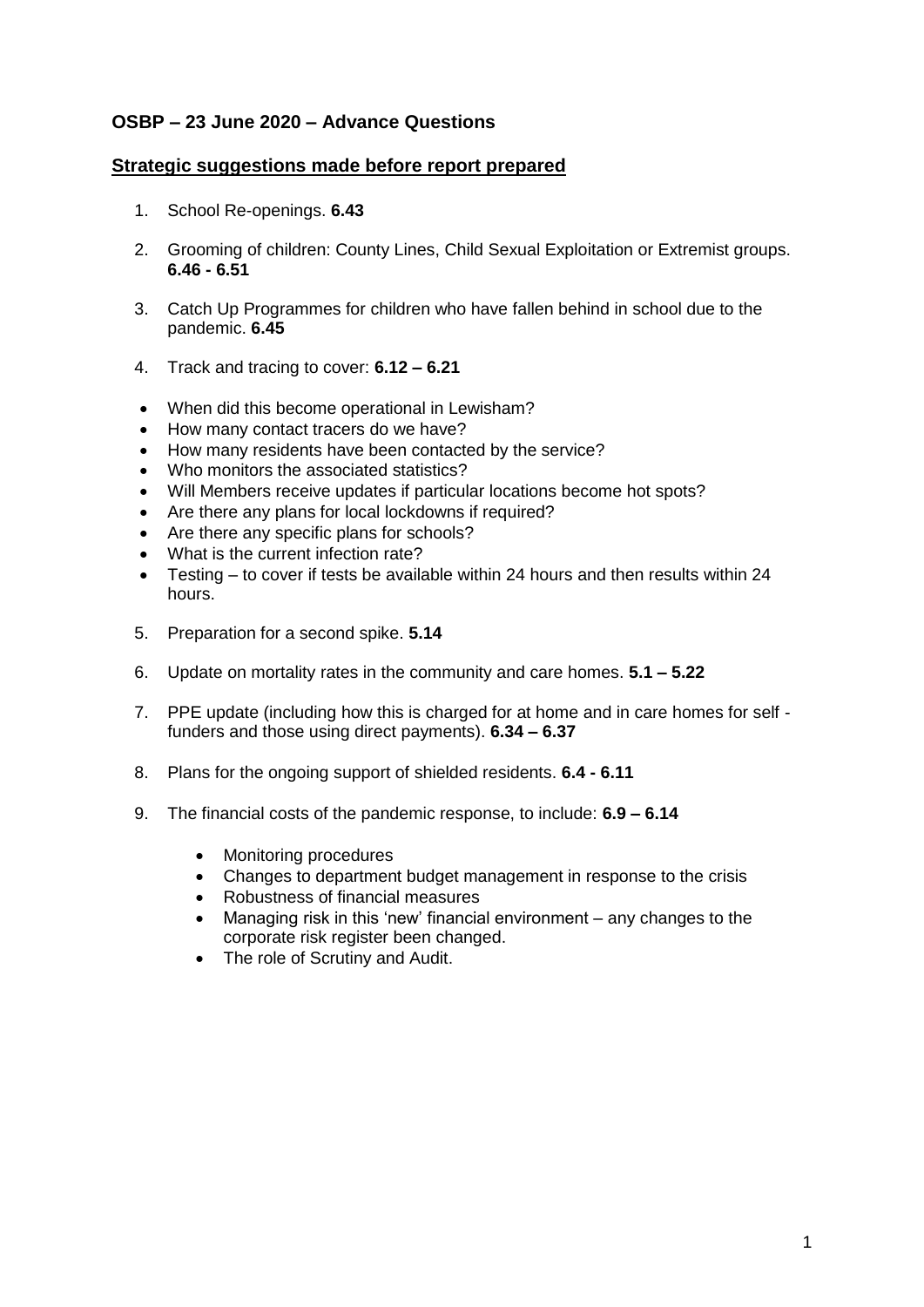## **Advance questions**

### **Chair of Safer Stronger Communities**

#### *1. Can we have a demographic breakdown\* of the 20 staff redeployed into the established outreach team, how long they have been in that role, and if they are in good health. Is there a plan to rotate people so that the same 20 people are not continuously at higher risk?*

2 people in the outreach team were Lewisham Homes employees who have now returned to their substantive roles. A number of Council employees have also returned to their substantive roles now.

Of the remaining employees:

- 8 BAME
- 5 White
- 2 prefer not to state their ethnicity

All members of the team are currently in good health. While we have not been able to rotate people, most volunteers who are visiting residents work part time in their outreach role. The team is also encouraged to take annual leave and to take up wellbeing support such as the peer support helpline set up at the beginning of the Council's response.

Managers across the organisation are also being asked to complete an individual risk assessment with the officers they manage. The risk assessment has been specifically designed to support members of staff who fall into high-risk categories. Appropriate mitigations will be put in place according to risk.

#### *2. Of the rough sleepers that have been rehoused, how many have been allocated into permanent and temporary accommodation? Can we have a demographic breakdown of those allocated into both types of accommodations?*

As at Tuesday 16 June, 38 rough sleepers have been rehoused into permanent housing. A further 138 have been housed in temporary accommodation.

| ∣ Gender | <b>Number of individuals</b> |
|----------|------------------------------|
| Male     | 35                           |
| Female   |                              |

Of the 38 rough sleepers who have been rehoused:

| Age       | <b>Number of individuals</b> |
|-----------|------------------------------|
| 18-30     | 8                            |
| $31 - 50$ | 20                           |
| $51 - 70$ |                              |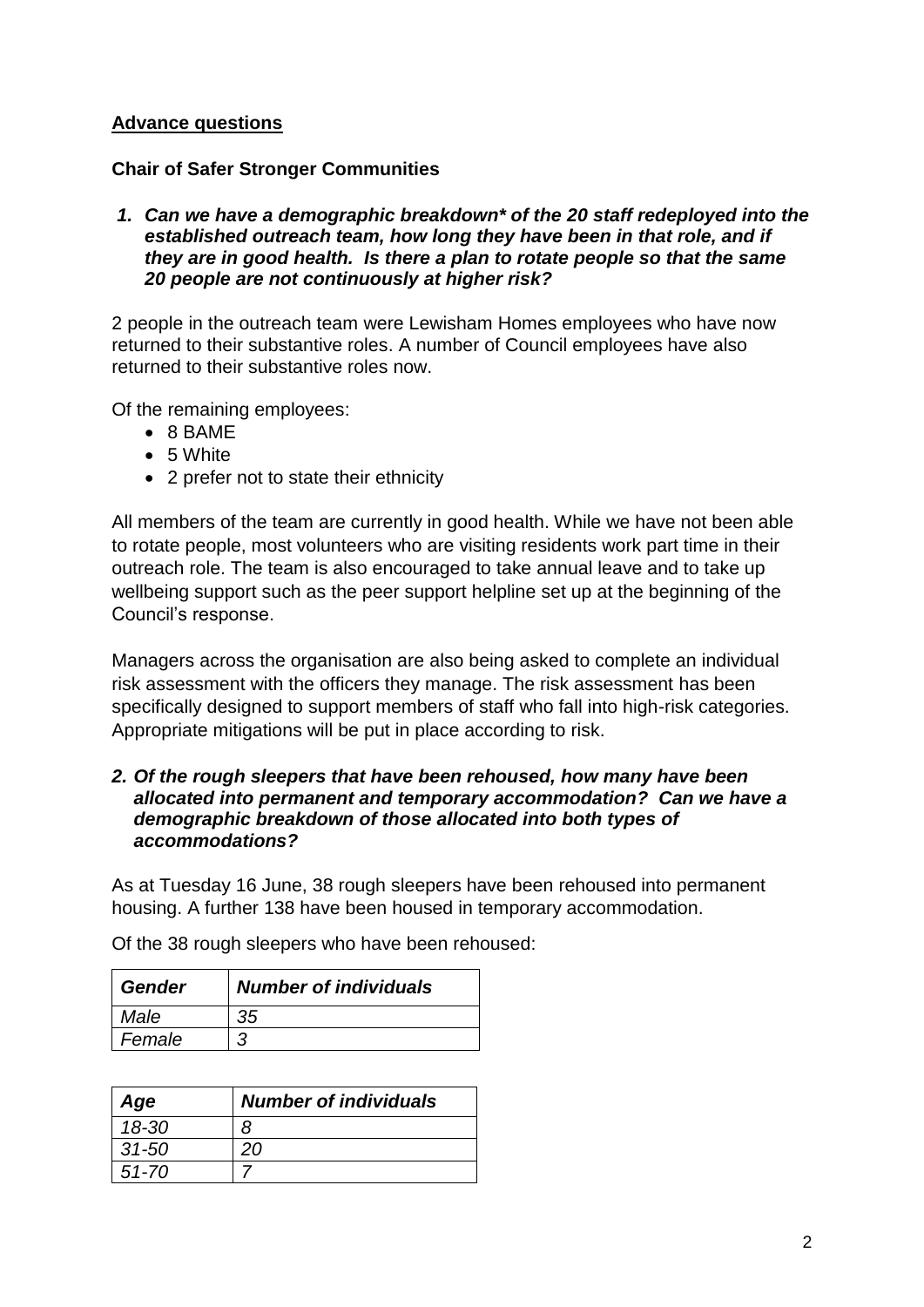*Unknown 3*

| <b>Ethnicity</b>                                      | <b>Number of individuals</b> |
|-------------------------------------------------------|------------------------------|
| <b>Black or Black British African</b>                 | 2                            |
| <b>Black or Black British Caribbean</b>               | 10                           |
| White - English/Welsh/Scottish/Northern Irish/British | 15                           |
| White $-$ other                                       | 4                            |
| Mixed ethnicity - White and Black African / Caribbean | 3                            |
| Other ethnicity                                       | 3                            |
| <b>Unknown</b>                                        |                              |

Due to the way in which demographic data is captured and manual steps that need to be taken to analyse the data, it has not been possible in the timeframe given to compile all demographic data for the 138 rough sleepers housed in temporary accommodation.

#### *3. At the last OSBP meeting, it was reported that there had been some enforcement in our parks for non-compliance of social distancing regulations, can we have a demographic breakdown\* of those where enforcement was carried out?*

\* Demographic breakdown means; age, race, gender, sexuality (I appreciate that this data isn't always available) and disability.

Unfortunately, police are unable to provide demographic information at a borough level. Across the Metropolitan Police Service, a total of 802 people have been arrested for breaches of Coronavirus regulations. In 67 cases, a breach was the sole offence. A total of 1,128 Fixed Penalty Notices have been issued. Across the South East Basic Command Unit (Lewisham, Greenwich and Bexley), 53 Fixed Penalty Notices have been issued by police. The Council has not issued any Fixed Penalty notices.

### *4. Before the Head of Highways and Transport makes any changes or additions to the work streams, can those changes, with explanations be brought to the Business Panel?*

Officers are planning to bring an update report to the September meeting of the Overview and Scrutiny Business Panel. This will include an update on how the programme of measures are working and outline any changes that have been made and the reasons why. Due to urgent need for the measures to be implemented, officers are unable to bring these forward to the Panel for discussion prior to implementation.

### *5. Are the changes to parking bays in Forest Hill affecting business? Has this been re-evaluated and what will we be doing to mitigate the harm, if changes cannot be made?*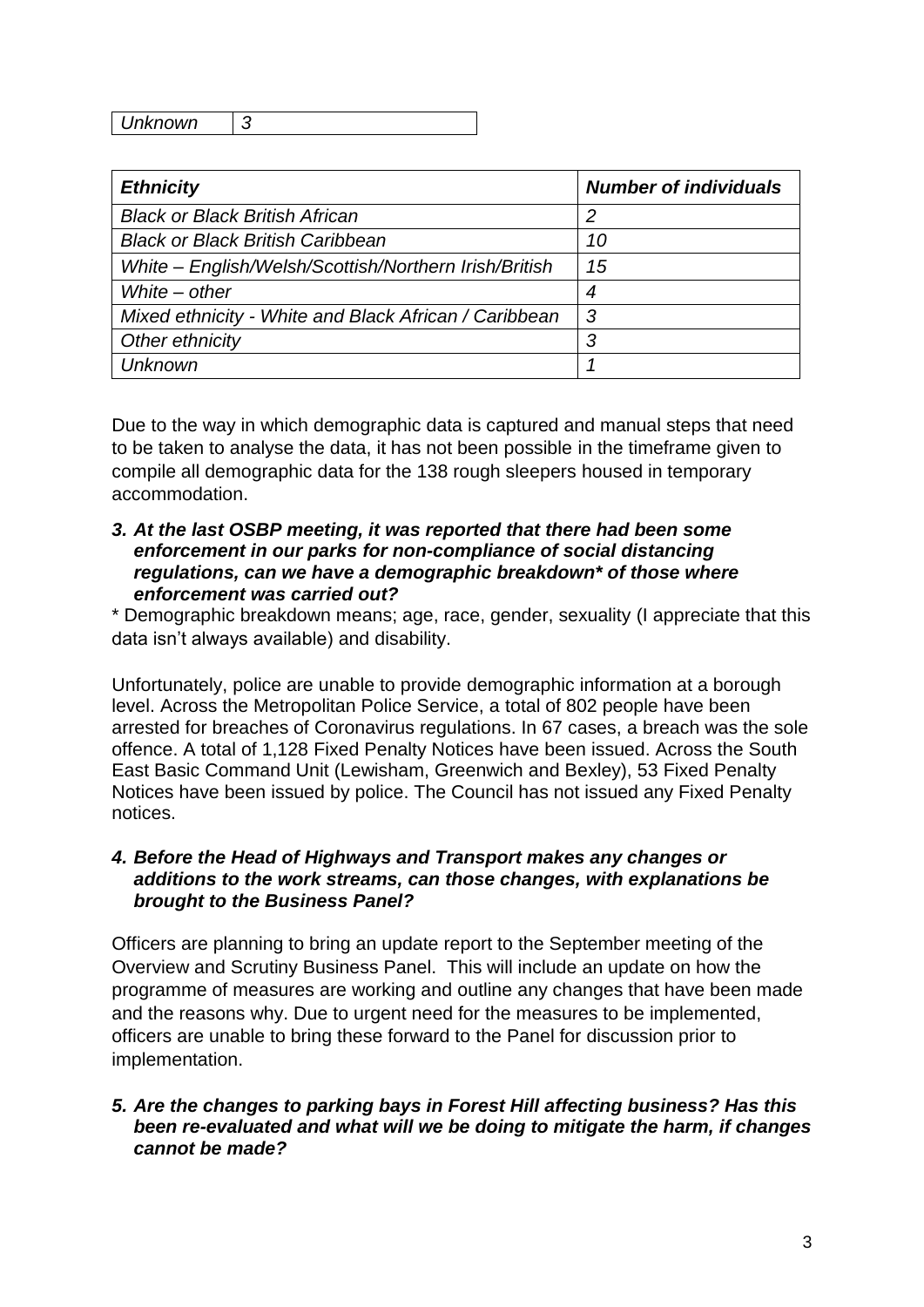The intention of the measures is to support social distancing on high streets, and give customers confidence that they can use high streets safely. As set out in the report to scrutiny, evidence detailed in the Transport for London (TfL) guidance shows that those who walk to a high street spend 40% more than those who drive, and that high street pedestrian, cycling and public realm improvements can increase retail sales by up to 30%. There is also evidence that retailers have inaccurate perceptions around the modal share of shoppers, in that they tend to significantly overestimate the proportion of journeys made by car. Most shoppers tend to be relatively local, meaning that there is scope for these journeys to be made by sustainable modes. Those arriving by sustainable modes also tend to visit more shops.

Businesses in the vicinity of each scheme would have received a letter detailing how to provide feedback on the scheme. To date, no specific concerns have yet been raised by any particular business. It should also be noted that any decrease in visitor numbers/revenue being experienced would need to be set within the wider context, as other factors may be having a greater impact – for instance long queues to get into shops may dissuade those from visiting, as well as potential anxiety over visiting shops in person whilst the virus is still in circulation. Officers from the Highways and Transport team and the Economy and Partnership teams will continue to work together in relation to these measures to support business and the economic recovery.

#### *6. In response to concerns about disabled parking bays being removed in order to facilitate measures to support safer walking and cycling, we were told that disabled bays would be replaced as close to the original ones as possible. Could we have details of where disabled parking bays are being removed and where they will be replaced?*

None of the measures implemented to date have resulted in the removal of disabled parking bays.

#### *7. Can we have confirmation that six months after the implementation of TTRN's and TTO's there will be an evaluation as to the efficacy of the decisions?*

An update report will be brought to the September meeting of the Overview and Scrutiny Business Panel. This will include an update on how the programme of measures are working and outline any changes that have been made and the reasons why. Officers will also be regularly monitoring the impacts of the schemes and any easing/re-tightening of government restrictions, and making adjustments as necessary.

Beyond this ongoing review, it is difficult to put a firm timescale on any further formal evaluation of the temporary measures, as this is likely to be closely linked to the timescales for easing of government restrictions, which is currently unknown and difficult to predict. This will influence the timing for taking any decision on if/how to transition the measures to experimental traffic orders (ETO), which would be the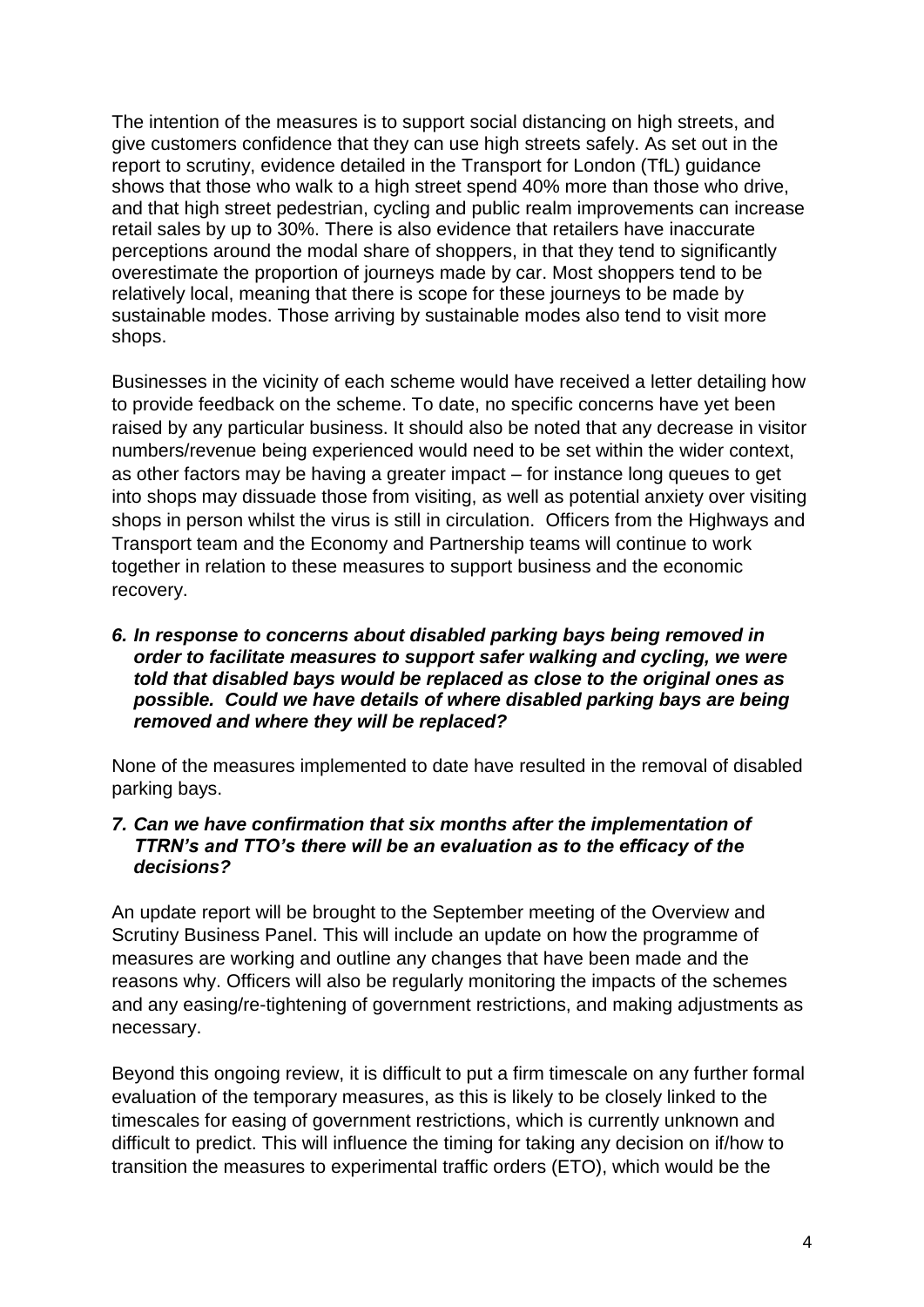framework under which we intend to assess whether the schemes should be made permanent. As part of the ETO process there would be a formal review after 6 months. A further update on formal evaluation timings will be provided at the September meeting.

# **Chair of Housing Committee**

### *1. How long will Homesearch be suspended for?*

Properties will start being re-advertised via Homesearch from 2 July 2020.

## *2. What will be the effect on the Housing List by the suspension (e.g. the effect of 1 month's suspension, the effect of 2 month's etc?)*

The impact of the suspension has been that between 27/03/2020 and 22/06/2020, no applicants have been able to bid for any properties on Homesearch. However, during this time 85 households have been directly matched and have accepted properties. Direct matching was undertaken in line with the Covid-19 Emergency Letting Policy, reflecting the Government advice on emergency lets during this time.

## *3. What is the effect on the Discretionary Housing Payment fund by Covid-19? Has there been an increase in applications? Have we got funding for this extra expense from central government?*

Lewisham has not received additional Discretionary Housing Payment (DHP) funding because of the Covid-19 crisis, although the amount we received this year did increase by £261,000.

There has not been a marked increase in DHP applications over this period, possibly due to the stop that has been placed on evictions and a reduction in arrears action being taken. Officers anticipate that there will be a spike in applications once eviction activity re-starts and we are preparing accordingly so we can deal with them.

## *4. What is the plan in respect of all the people who have "jumped" the housing queue (and now been housed in permanent accommodation) once the Covid-19 crisis is over?*

There is no further plan for those who were direct-matched and accepted a permanent housing offer as a result of the Emergency Letting Process. These households have moved in and are settling in to their new homes.

### *5. At the end of March the Government directed that LAs home all street homeless, irrespective of immigration status. When the lockdown is lifted, what will happen to those people we have housed to whom we owe no duty at law to house, beyond the requirement to house during the lockdown?*

We are committed to doing everything within our power to ensure that all rough sleepers who have been accommodated as a result of the Covid-19 pandemic are